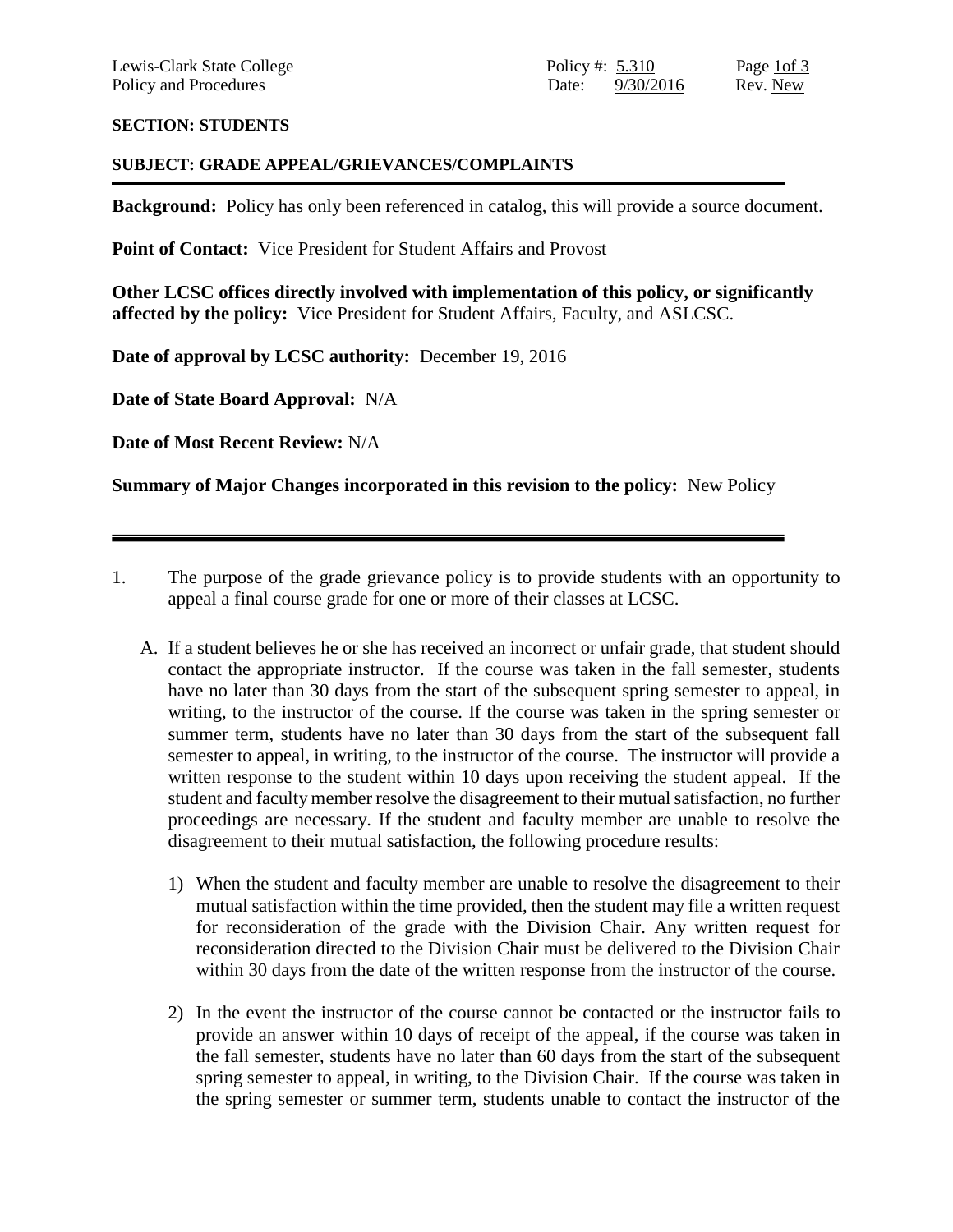# **SECTION: STUDENTS**

# **SUBJECT: GRADE APPEAL/GRIEVANCES/COMPLAINTS**

course have no more than 60 days from the start of the subsequent fall semester to appeal, in writing, to the Division Chair.

- 3) When the Division Chair receives a timely request for reconsideration of the grade, they will meet with the student and the faculty member and will make such investigation as they deem appropriate. If the Division Chair is able to mediate a resolution of the disagreement which is satisfactory to both the student and the instructor, that resolution will be implemented and no further proceedings will be necessary. If, however, the Division Chair is unsuccessful in resolving the dispute to the mutual satisfaction of the student and the instructor within 10 days, the Division Chair shall give written notice that he or she is unable to resolve the dispute to both the student and to the instructor ("Notice of Impasse").
- 4) If the Division Chair is unable to resolve the dispute to the mutual satisfaction of the student and instructor, and if the student remains dissatisfied with the decision of the instructor, the student may request reconsideration of the grade. The request must be submitted to the Division Chair within 10 days after written "Notice of Impasse" is given to the student. An ad hoc committee of faculty members in the challenged instructor's discipline or closely allied fields will be appointed by the Division Chair to review the grade. The ad hoc committee will hear the student's appeal and the faculty member's rebuttal within 30 days of the student's request. The student shall be entitled to be accompanied by an advisor, who may advise the student during the hearing but shall not be entitled to actively participate in the hearing. The hearing shall be closed unless both parties agree that it should be open. At the hearing, the student shall have the burden to prove, by clear and convincing evidence, that the decision of the instructor to award the grade was arbitrary, capricious, or grossly unreasonable. The ad hoc committee will either sustain the grade given by the faculty member, or it will determine the grade that should have been awarded. The Division Chair will provide the instructor with a copy of the determination and will ask the instructor to implement it. If the instructor declines to implement the committee's determination, the Division Chair will then change the grade, pending any appeal as outlined below, notifying the instructor and student of this action. If a change in grade is not recommended and the student remains unsatisfied, he or she may request the Hearing Board of the Faculty Senate to review the proceedings regarding due process. The Hearing Board may not overturn the academic judgment of the ad hoc committee; they may only ensure that the student has received a fair hearing. If a change in grade is recommended, and the instructor is unsatisfied with the ad hoc committee determination, he or she may request the Hearing Board of the Faculty Senate to review the proceedings regarding due process.
- 5) If the Hearing Board determines that a fair hearing was not provided, they will return the matter to the Division Chair, who will constitute a different ad hoc committee to re-evaluate the grade.